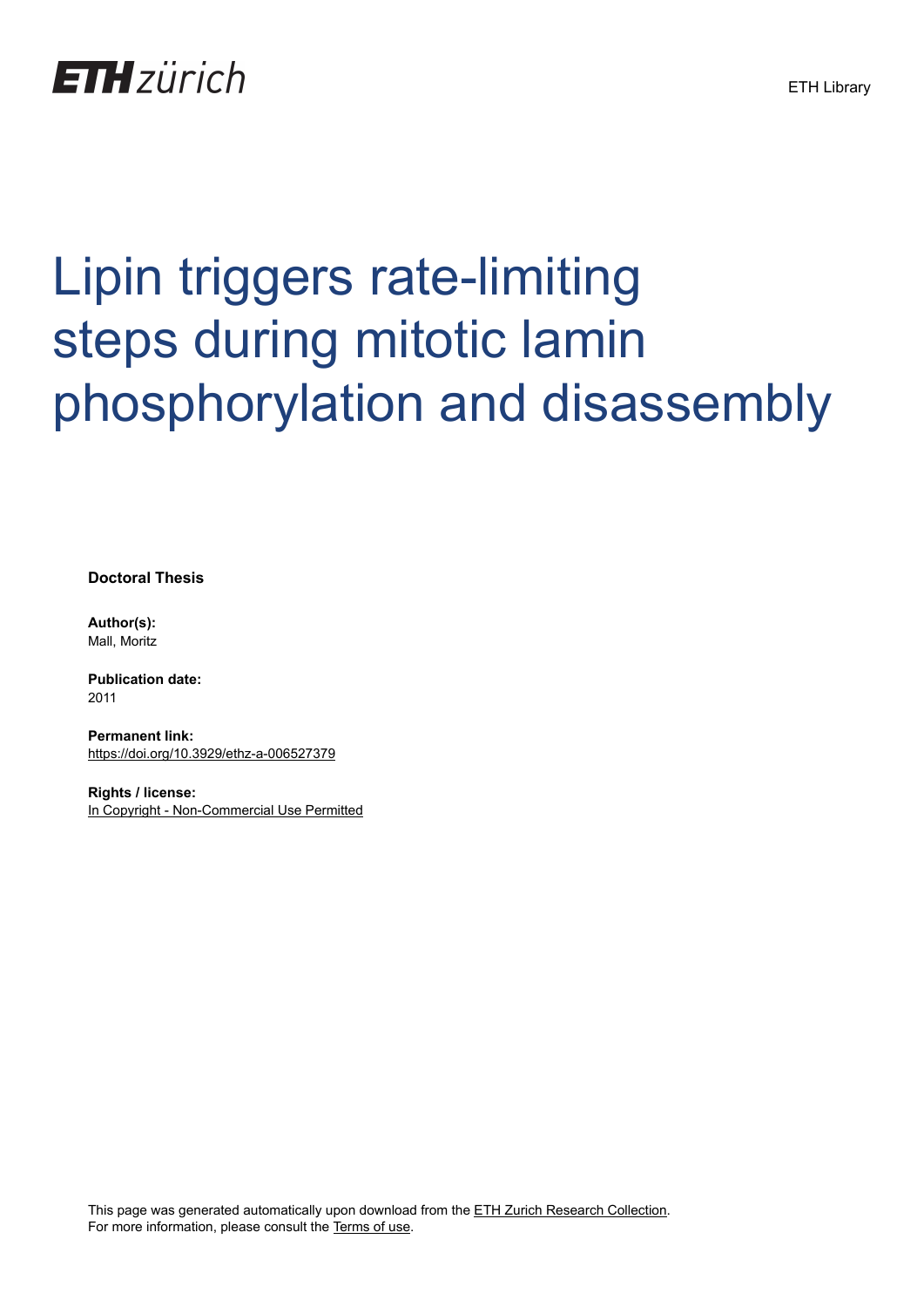DISS. ETH NO. 19663

# LIPIN TRIGGERS RATE-LIMITING STEPS DURING MITOTIC LAMIN PHOSPHORYLATION AND DISASSEMBLY

A dissertation submitted to ETH ZURICH

> for the degree of Doctor of Sciences

#### presented by MORITZ MALL

Master of Science, ETH ZURICH

15.04.1983

citizen of Munich, GERMANY

accepted on the recommendation of

Prof. Dr. Iain Mattaj Prof. Dr. Ulrike Kutay Prof. Dr. Daniel Gerlich Prof. Dr. Hemmo Meyer

2011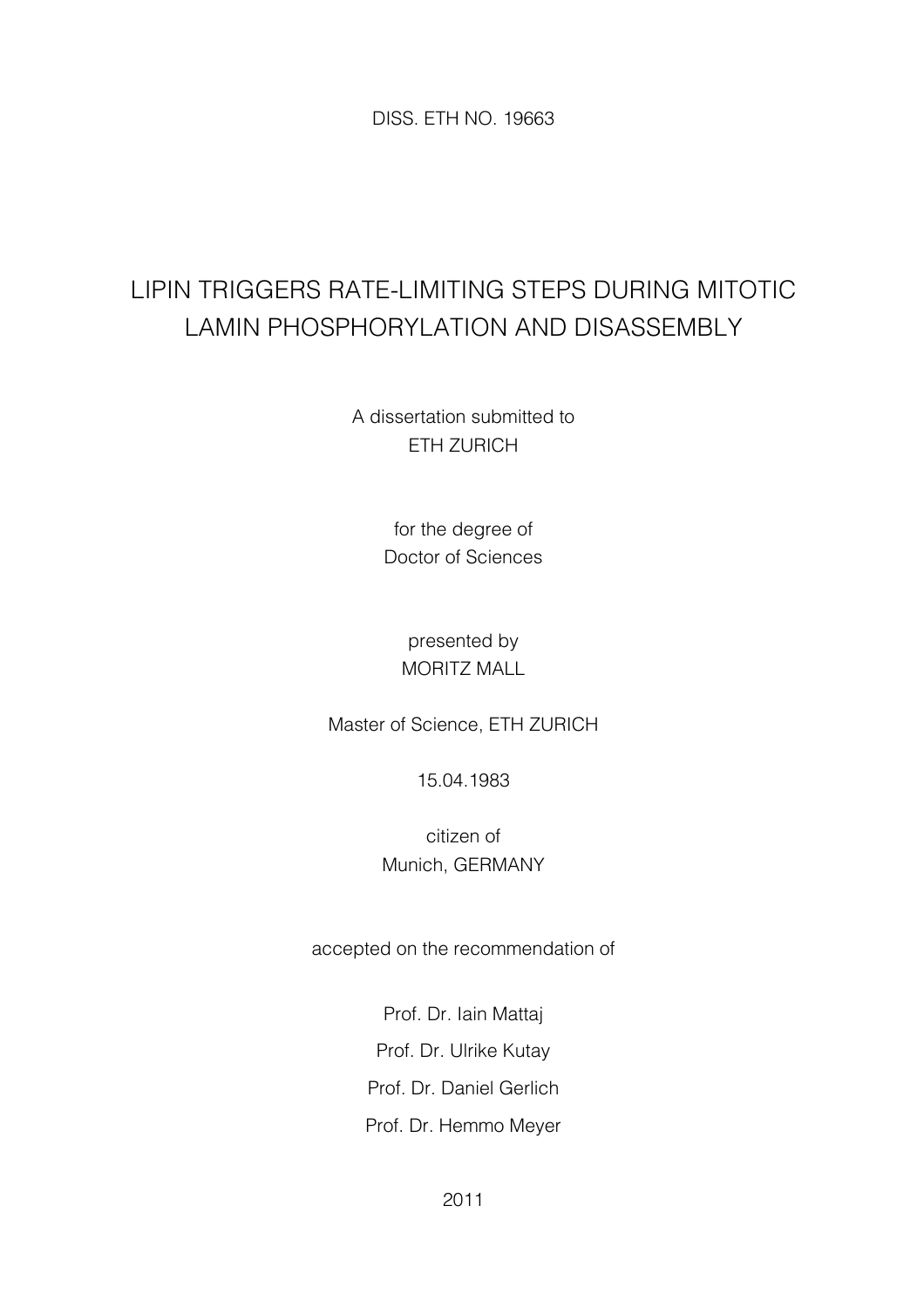## Abstract

The disassembly of the nuclear lamina represents a key step during mitotic breakdown of the nuclear envelope (NEBD) in higher eukaryotes and is triggered by several kinases.

Recently, we showed that the *C. elegans* phosphatidate phosphatase Lipin is essential for NEBD through its effect on mitotic Lamin disassembly. Lipins are conserved enzymes that catalyse the dephosphorylation of phosphatidate to diacylglycerol. Since protein kinase C isoenzymes that are involved in mitotic Lamin phosphorylation and disassembly are activated by diacylglycerol, we proposed that Lipin acts upstream in this pathway. In this thesis I provide evidence that Lipin facilitates mitotic Lamin phosphorylation and disassembly during NEBD.

To test if the NEBD-associated function of Lipin is evolutionarily conserved we established *in vivo* and *in vitro* assays to monitor the effect of Lipin depletion on Lamin disassembly in human cells. We could show by RNAi experiments that Lipin proteins are indeed essential for rate-limiting steps of mitotic A- and B-type Lamin disassembly in HeLa cells. In addition, Lipin depletion resulted in a prolonged prometaphase. The effect of Lipin depletion on Lamin disassembly was confirmed for human Lamin B1 *in vitro*. More importantly, Lipin knockdown by RNAi reduced Lamin phosphorylation in C. elegans. This data is in line with the observation that the inhibition of Lipin or protein kinase C prior to mitosis delayed Lamin disassembly to a similar extent in human cells. This supports our model of a protein kinase C-mediated Lipin function during NEBD.

Finally, we could show that depletion of the protein phosphatase Dullard, that is localised in the inner nuclear membrane and is known to activate Lipin, can phenocopy Lipin depletion in C. elegans. This suggests a spatial regulation of the proposed Lipin pathway during NEBD, through activation of Lipin at the nuclear envelope by Dullard.